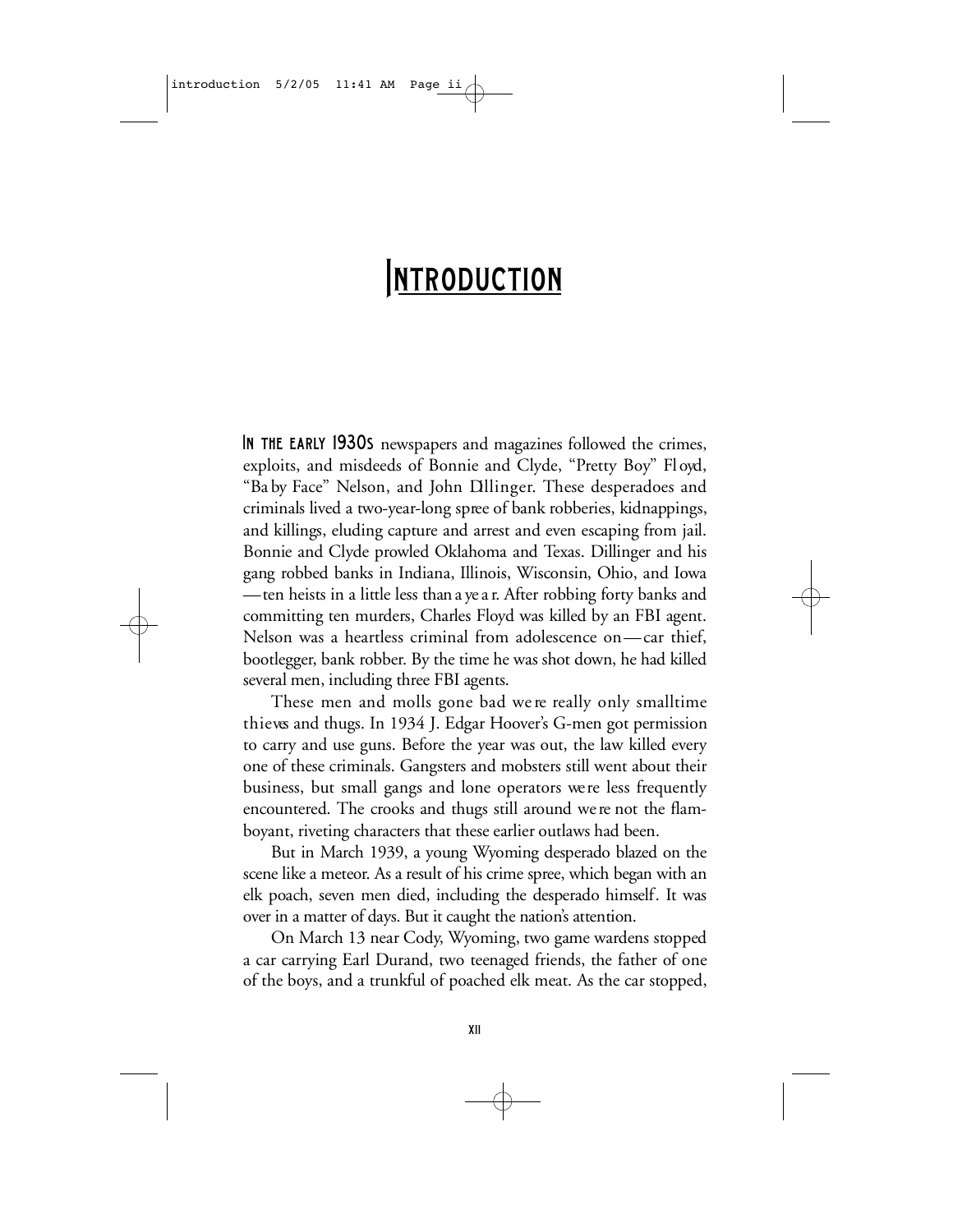#### INTRODUCTION XIII

Durand jumped out and ran off into the night, rifle in hand. That night marked the beginning of Durand's last eleven days. The next morning he shot a rancher's calf, cutting out the tenderloin and eating it. That same day Durand was caught, arrested, tried, sentenced, jailed. But two days later he broke out, taking a deputy sheriff as hostage and making him drive to Durand's parents' farm. There he shot and killed two law officers who came to arrest him again. A posse searched for Durand for four days fruitlessly.

After hiding in the wilds for six days Durand made his way to several neighbors' farms, gathering food and more weapons. Early on the morning of the tenth day, he forced an elderly farm couple to drive him to the Beartooth mountains nearby. Soon a posse led by. Sheriff Frank Blackburn approached Durand's hideout. Two hangerson—not official members of the posse—broke out and ran toward Durand with the idea of killing him. Durand killed them instead.

At the search's climax, a posse of a dozen hunting guides and outfitters—all skilled marksmen—and a detachment of Montana National Gu ardsmen armed with a how it zer and mortar headed toward Durand's mountain lair. A plane armed with tear-gas canisters and dynamite bombs flew low through the canyon ready to flush Earl out. But, Earl had skedaddled after stealing an old deputy sheriff's badge from one of the men he killed. Impersonating a posseman, he flagged down a car and hijacked it, taking the driver and passengers hostage. Earl demanded they take him to the nearby town of Powell. After dumping his hostages outside of Powell, he drove into town and robbed the First National Bank of Powell, terrorizing the customers and staff. Another man was killed in the melee. Making his way from the bank to the car, Durand was shot by a high school kid kneeling in the doorway of a gas station across the street. Crawling back inside, Durand pressed his own gun to his neck, fired, and met his end there on the floor. The date: March 24, 1939.

Earl Durand's last eleven days left families, neighbors, and friends bereft. Park County was grief-stricken. The effects of the horrors rippled through the community.

Dramatic, unexpected, and with something of the inevitable about them, Earl Durand's last days led editorialists to predict that the story would become part of the lore and history of the country.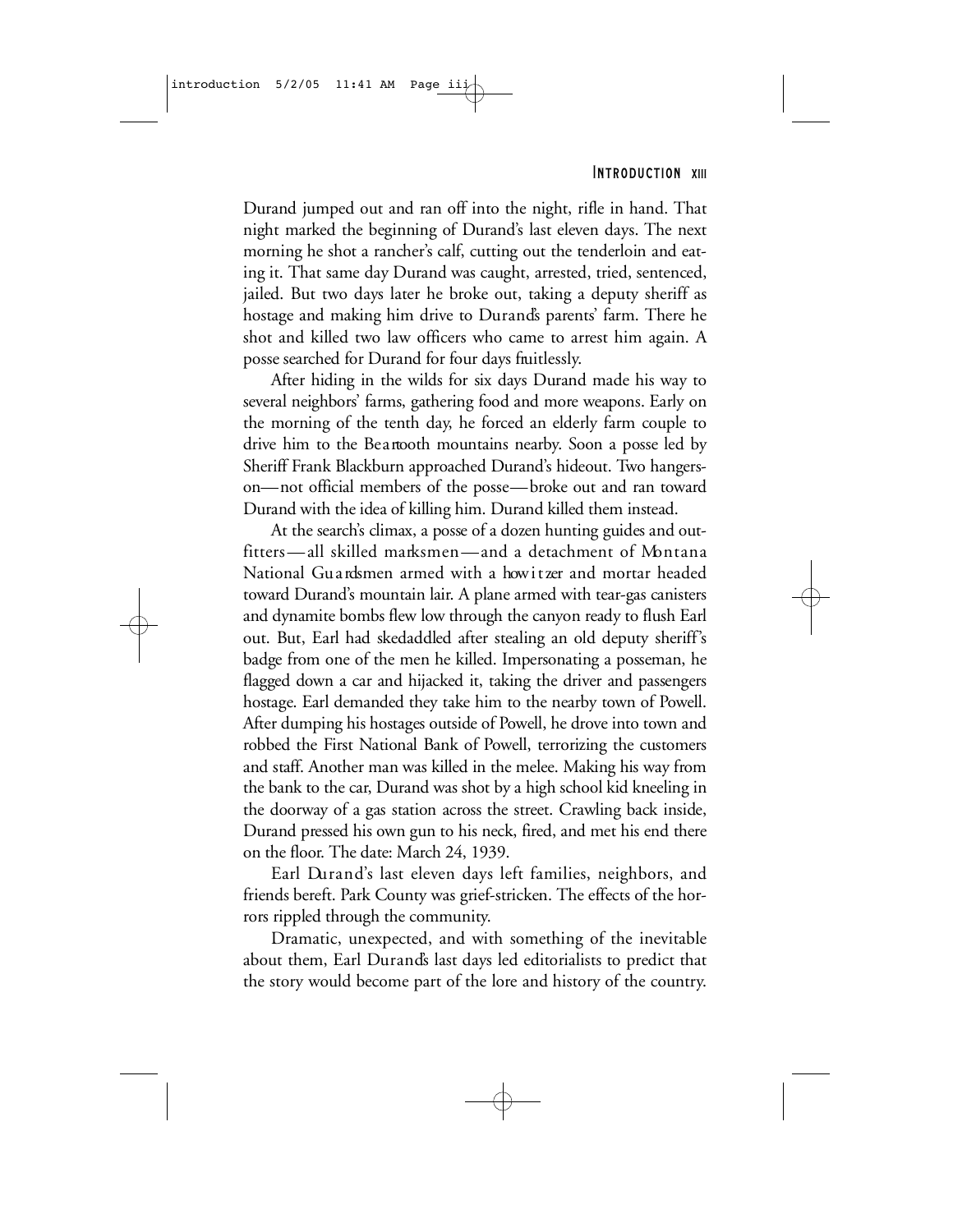## xiv The Last Eleven Days of Earl Durand

The *Denver Post* described the events in literary terms: "The most imaginative creator of pulp melodrama never, in his wildest dreams, p roduced as wild a story as Durand lived in his last eleven days. If it had been port r a yed on the screen, no one would have believed it could be real." The writer went on to say, "To the saga of the wild west will be added tales of the strange lonely life of a 26-year-old mountain Ta rzan who came back to civilization for a spectacular, bizar reexit. ... Earl Durand... is destined to become a topic of folklore." The *Cody Enterprise* struck the same theme: "The story will endure through future generations and will become a part of the saga of the west."

Like so many predictions editorialists make in the heat of the moment, this one did not come true. People in the vicinity kept their views and opinions about the episode to themselves, and for good reason. The events were unpleasant. People did not want to offend. Neighbors did not find them a fit topic for conversation. As a result, the story pretty much faded from memory.

Still, vestiges remained. For years Cody's Irma Hotel offered guests a souvenir local history newspaper. Each guest room at the Irma is named for a local notable, and the paper describes the life of each room's namesake. One is named for Frank Blackburn, the much-respected sheriff of Park County, of which Cody is the county seat. Blackburn was the man who chased Durand to his undoing; the souvenir paper told the story and displayed the bizarre letter Durand left for Blackburn.

IN 1973 I WAS A PROFESSOR at Webster College in St. Louis, Missouri. I taught a course called "The Outsider and the American Dream," in which students studied American culture and values from the point of view of outsiders and outlaws. The students read and discussed books about hoboes during the De p ression, the lexicon of pickpockets, Henry David Thoreau's *Walden*, and a dozen other works—a typical multi-disciplinary American studies course. When we read some Zane Grey outlaw tales, a student said she knew a song that fit those stories' themes. At our next class, accompanying herself on the autoharp, she performed "The Ballad of Earl Durand"—another vestige of the story. A 1960s singer of classic folk songs wrote it, a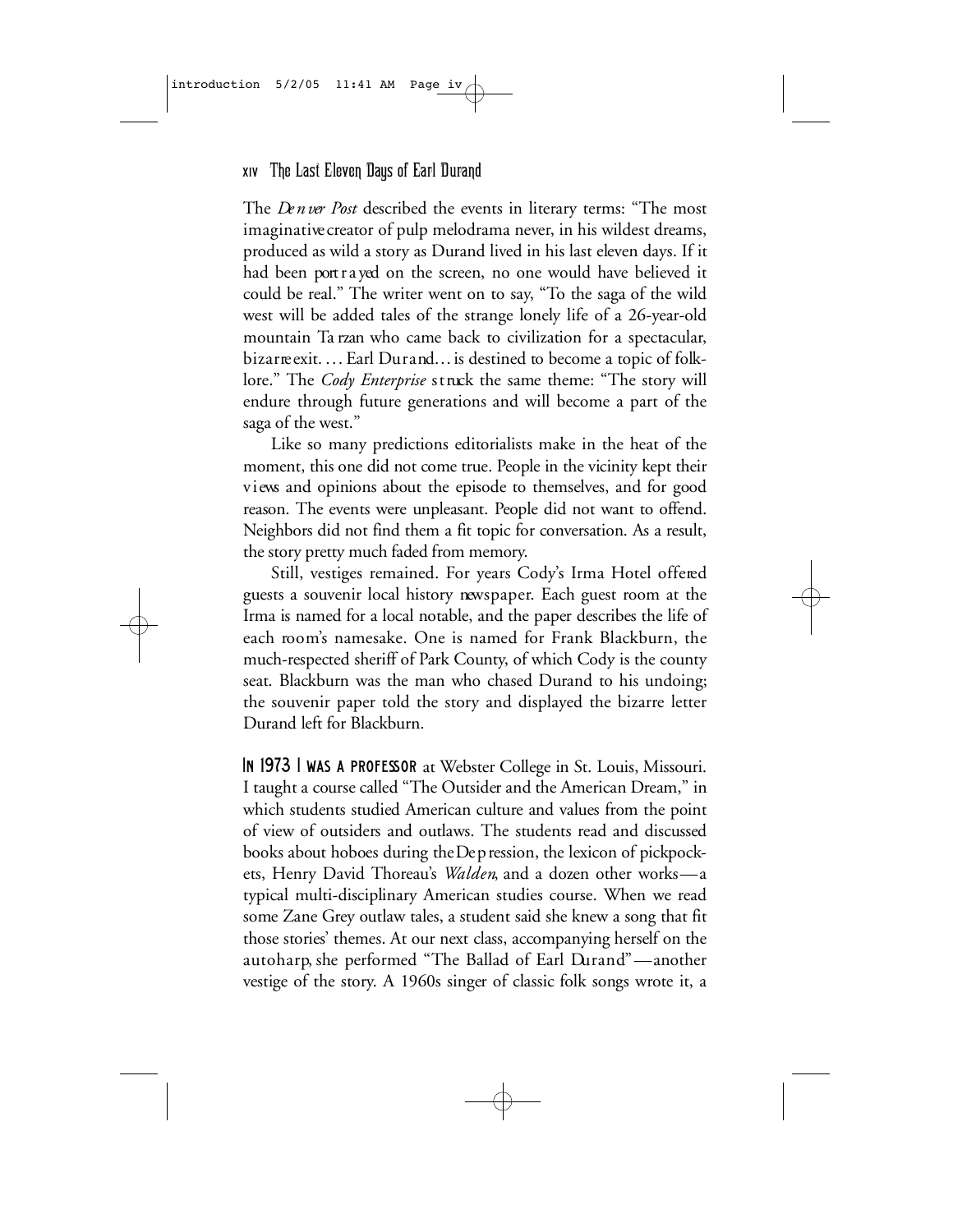#### INTRODUCTION XV

fellow who called himself Charlie Brown. Brown performed it for Broadside Records in 1967 on a record called *Teton Tea Party*. The song's seven verses, refrain, and a narrative recited between verses depicted Durand as a man misunderstood. Claiming that Durand was "born too late a mountain man" and "in an earlier time he'd have been a mountain man," the song is sympathetic toward Durand and one-sided in his favor. It portrays Earl as a man hounded "by the law's bloodthirsty hand." Fascinated by the story the song tells (incorrectly), I then studied newspaper accounts of these 1939 events in the *Denver Post*, the *St. Louis Post-Dispatch*, and the *New York Times*. What actually happened was more interesting than the song's version of the story.

I wondered whether the people named in the newspaper reports might still live in the area, even forty years after Durand's spree of crime. The Cody and Powell telephone books confirmed my hunch. Se veral letters and phone calls later, I had arranged to interv i ew some of the people who had taken part in the events. To see if the story was worth pursuing, in 1978 I took my wife and son to Cody to talk with the people, Ronnie Knopp among them. Sixteen at the time of Earl's spree, Ronnie was the young neighbor who perhaps knew him best. On a warm summer's evening our families met. (Ronnie's own son had never heard about Earl Durand and those days in his father's life.) Speaking freely, Ronnie talked about his friendship with Earl and what had happened to him during those eleven days.

When I turned the tape recorder off that evening, I could tell that if the other people I wanted to interv i ewwere as forthright and plainspoken as Ronnie was, I could recreate a rich piece of Wyoming history. As it turned out, they we re. Between 1978 and 1981, I taped interviews with fourteen people in Cody and Powell and one in Billings, Montana, who played a role in the ordeal.

The hallmarks of historical writing are research, objectivity, and an accurate rendering of events and personalities. In writing of this kind, the author usually refers to the people in the account by name, or some designation, or with third-person pronouns: "he," "she," or "they." In this book's fifteen chapters, fifteen people who took part in the events describe their roles in what happened. Each speaks in the first person as "I." In this regard *The Last Eleven Days of Earl Durand* differs from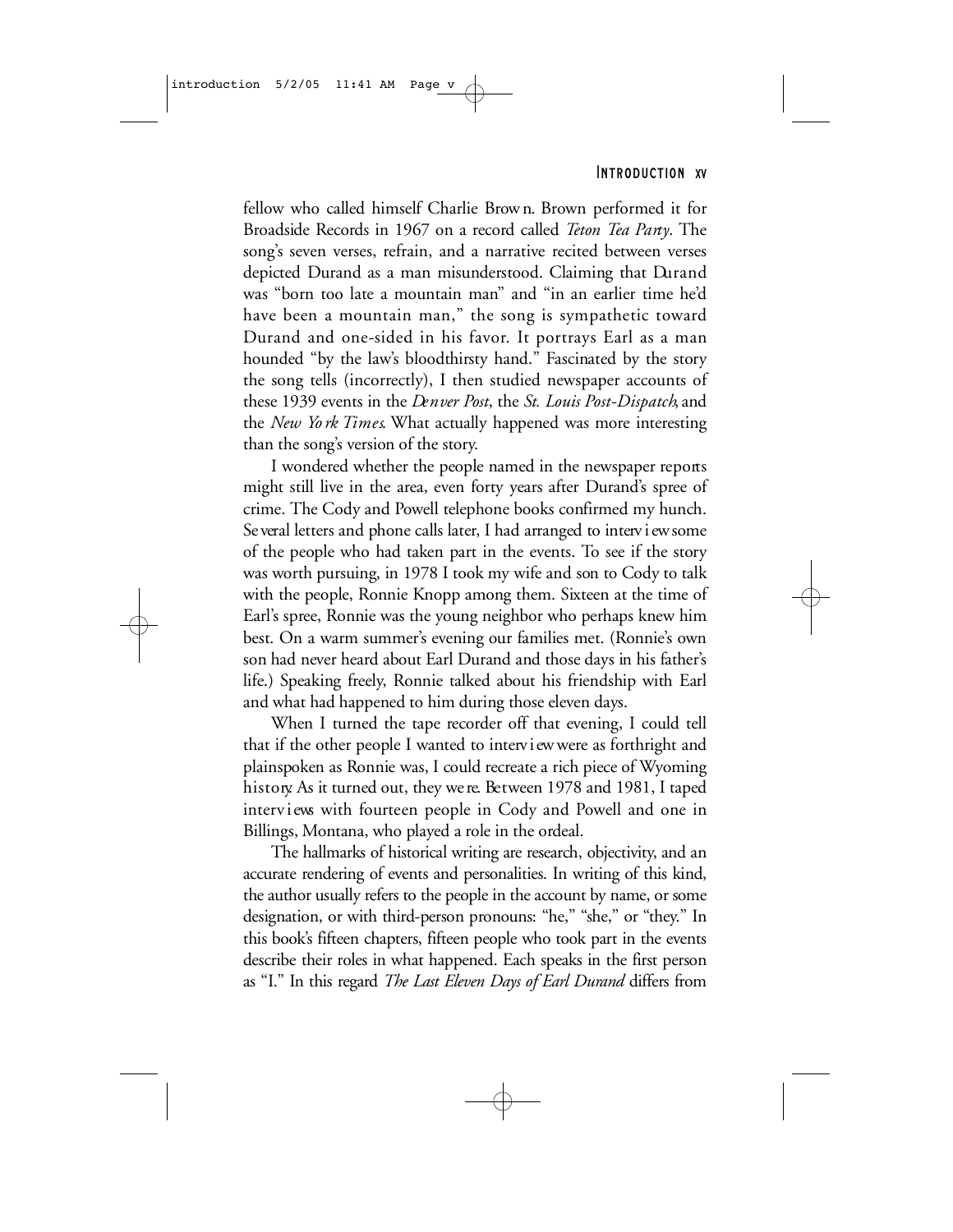## xvi The Last Eleven Days of Earl Durand

most other accounts of actual events. Don't let the unusual form fool you; eve rything in this factual recreation really happened.

The fifteen speakers were not bystanders, observers, or mere commentators; they were participants. Nor was Earl an outsider; he was part of the community. He grew up in Powell. At the time of Earl's "bloody reign of terror" (as the *Denver Post* put it), the Durands were a well-known and respected family. Earl's father, Walter, was a successful farmer and a member of the Freemasons, having served as Worshipful Master of the Powell Lodge. Two of the Durand daughters were teachers at Powell High School. Mrs. Durand was well liked in the community. The family attended church every Sunday.

Eleven of the narrators I interv i ewed knew the Durands, knew Earl, or knew about him. Some were farmers and ranchers Earl had worked for. Some knew him as a generous neighbor who went out of his way to help in time of need. Three raps of a rifle butt against the front door, and they knew Earl was stopping by to say hello, see how they were doing. He was an infrequent but welcome visitor. Three of the people I interv i ewed knew him as teenagers and hunted or went "plinkin"—target shooting—with Earl. Others belonged to the Heart Mountain Gun Club and shot and hunted with Earl, too. His neighbors knew that he spent the spring, summer, and fall roaming alone in the mountains and lived in a tent beside his family's house for the winter. Some had run into him in the backcountry or the mountains and saw Durands disregard of the rules of backcountry life. Because they knew Earl, the people I interviewed had much to tell beyond the newspaper accounts.

Based on my initial research, I wrote the first draft in the manner of the typical history book—chronologically ordered and from the historian's perspective—to lay out the sequence of events clearly for myself. But when I interviewed Ronnie Knopp, I could tell that the book would work best in the voices of the narrators. The next f ew interviews convinced me that this was so. The spoken word the phrasing of the accounts, the anecdotes specific to the way of life and, hence, to the personalities of the people, the flavor of place, and the texture of the time—gave life to the Durand story. You could say that the interviews are the "woof" for this book, with documentary information woven into the "warp." Most of the text and information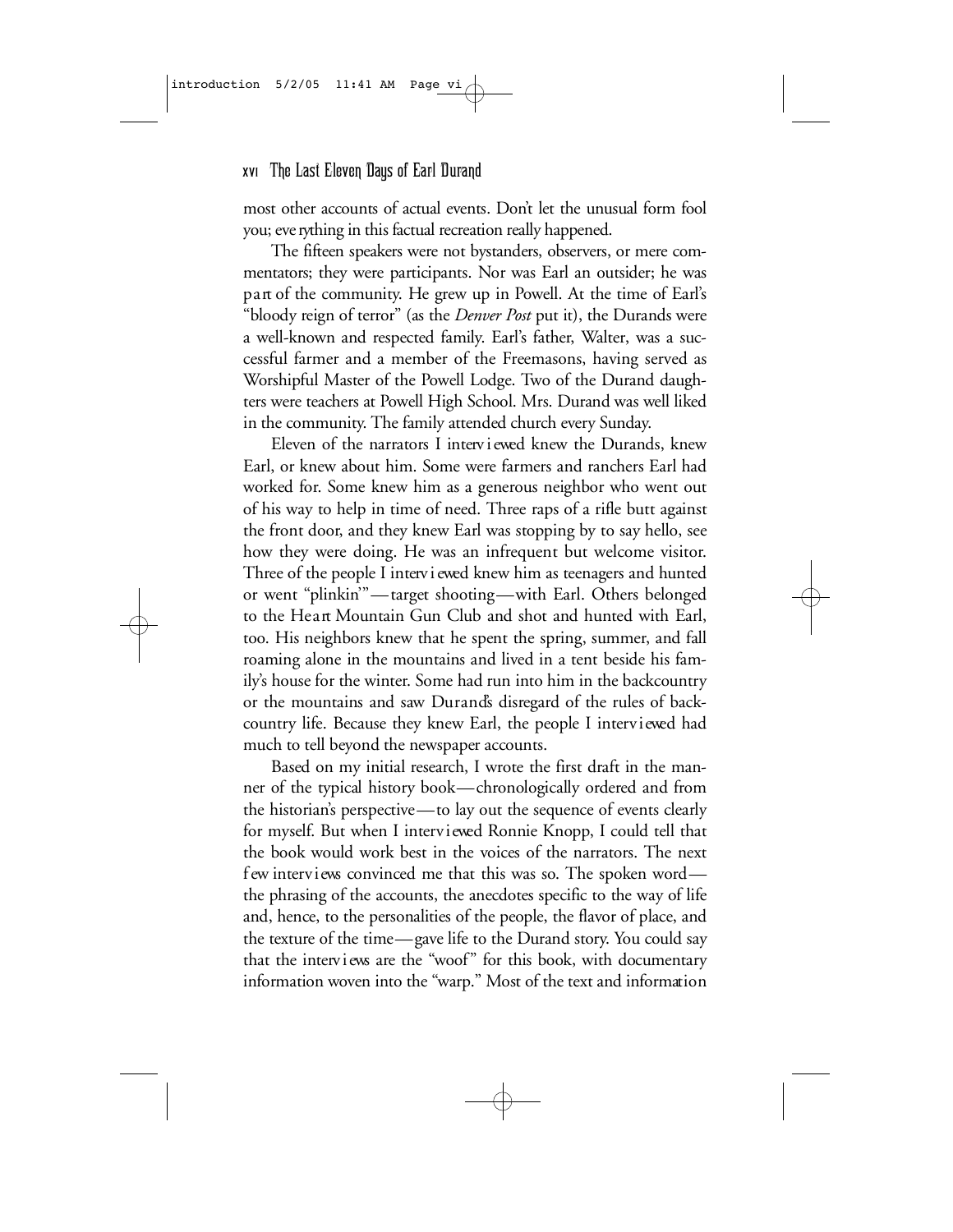#### INTRODUCTION XVII

comes straight from the interviews I taped, transcribed, and edited for clarity. The newspapers reported facts that none of the people I in terviewed mentioned or knew. I worked this information into the spoken text to create the impression of seamless conversation. Thus, the reader sees the events, and the observations and opinions about them, from fifteen points of view.

Fo rty years is a long time to recall events that flew by in a flash. Nonetheless, what these people told me corresponded with the newspaper accounts. Even so, the newspapers made several errors, overstating the number of possemen, for example. In addition, while the *Denver Post* lavished the appellation "Tarzan of the Tetons" on Durand, he did not resemble Tarzan in any regard, and the events took place nearly two hundred miles away from the Teton mountains.

The area Durand had himself driven to is called the Beartooth Plateau of the Beartooth Range. People in the area often refer to locations by the name of the drainage rather than the individual mountain, most of which are unnamed. This was the Clarks Fork drainage. Newspapers reported the name of the mountain where Durand faced the posse variously as Sawtooth Mountain and Beartooth Mountain. For convenience, I call the mountain Beartooth in the book.

Earl Durand was a man out of step with his time. The community in which he grew up was a model of its type and time. Modern farming methods supported by an exemplary irrigation system, upto-date schools, churches, fine people and social institutions: all these surrounded him. But Durand's heart was in the mountains and in the ways of the mountain men. This bizarre, tragic history is a t h rowback to the clash of a bygone day between civilization and the wild man, a clash long gone by the late 1930s. Once these mountains had been a place where a man's own desires governed his actions. The law was his own sense of right, his will, and his gun. Out of this old world of history and folklore, tragedy and melodrama, arose Earl Durand, bringing to life for a moment the old conflict. He was an embodiment, a manifestation, an incarnation of the archetype of the mountain man at the edge of civilization. His last eleven days changed the course of many lives. The seven dead left behind wives, children, mothers and fathers, and friends to live